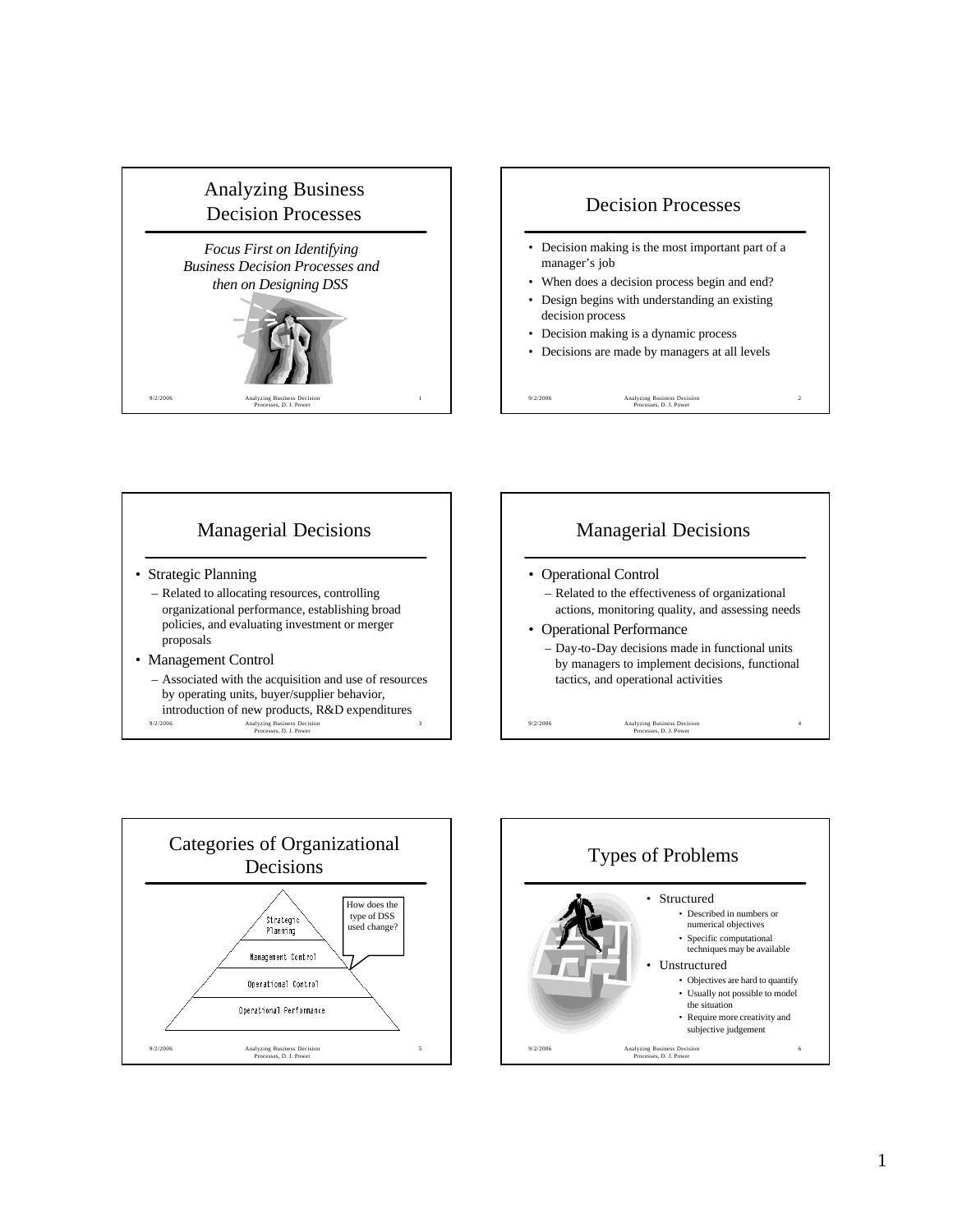









- management needs to be involved
- Managers have limitations
	- Use simplistic strategies to decide
	- Request excessive information and do not use it

11

– Base decision on how it will make them look

9/2/2006 Analyzing Business Decision Processes, D. J. Power

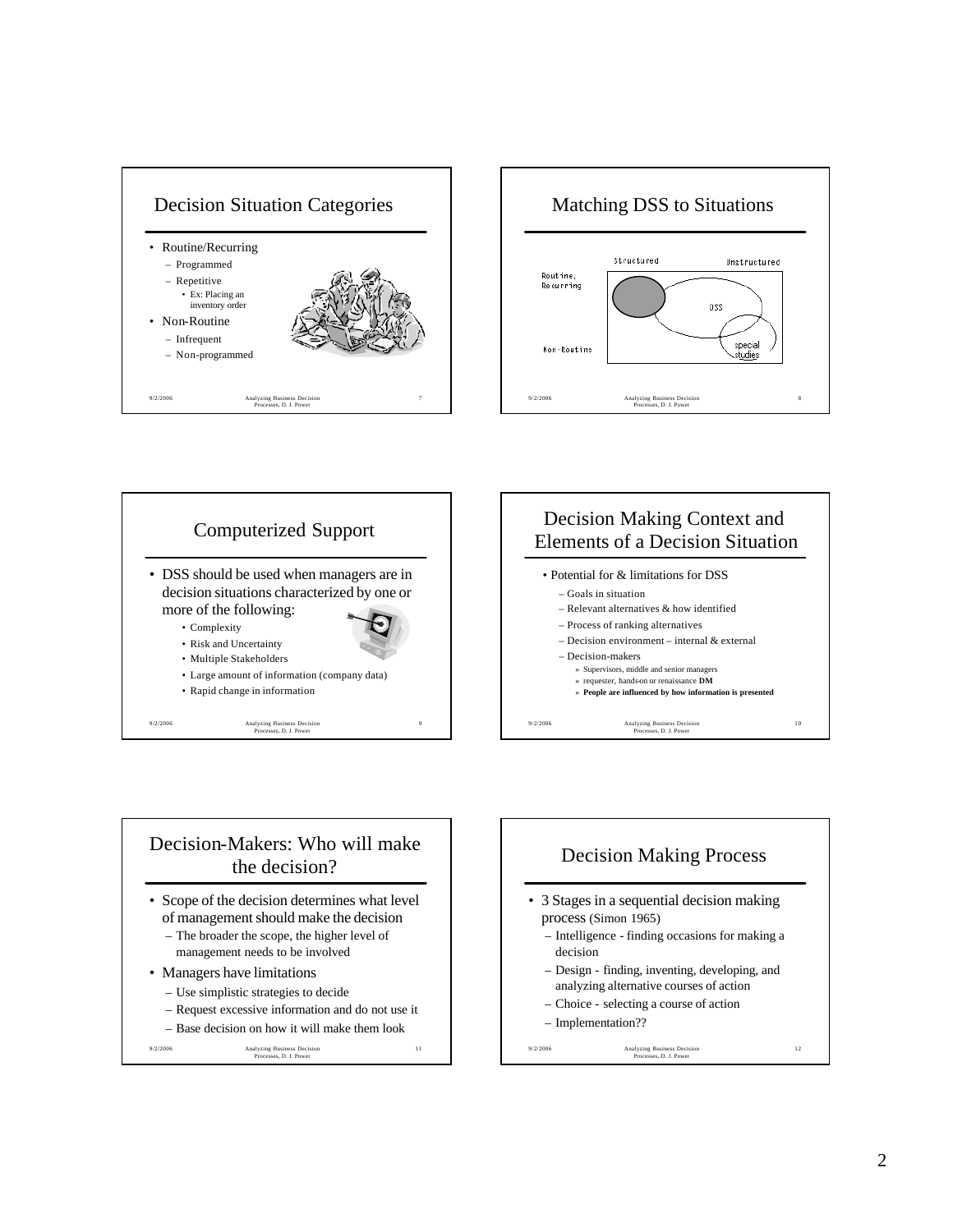